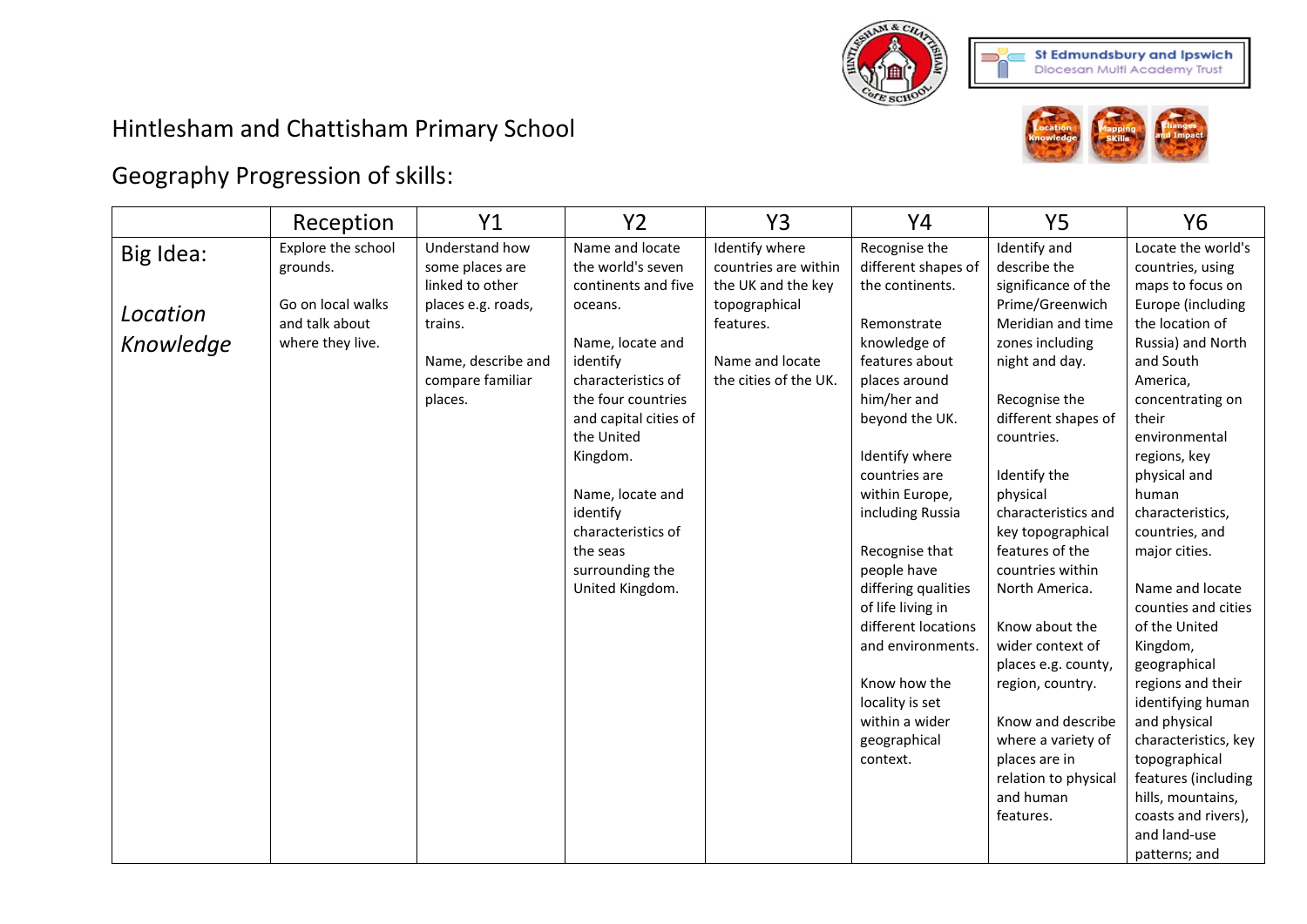|                |                                  |                                                   |                                                          |                                                       |                                              | Know the location<br>of: capital cities of<br>countries in the<br>British Isles and<br>UK, seas around<br>the UK, European<br>Union countries<br>with high<br>populations and<br>large areas and the<br>largest cities in<br>each continent. | understand how<br>some of these<br>aspects have<br>changed over time.<br>Identify the<br>position and<br>significance of<br>latitude, longitude,<br>Equator, Northern<br>Hemisphere,<br>Southern<br>Hemisphere, the<br><b>Tropics of Cancer</b><br>and Capricorn,<br>Arctic and<br>Antarctic Circle,<br>the<br>Prime/Greenwich<br>Meridian and time<br>zones (including<br>day and night). |
|----------------|----------------------------------|---------------------------------------------------|----------------------------------------------------------|-------------------------------------------------------|----------------------------------------------|----------------------------------------------------------------------------------------------------------------------------------------------------------------------------------------------------------------------------------------------|--------------------------------------------------------------------------------------------------------------------------------------------------------------------------------------------------------------------------------------------------------------------------------------------------------------------------------------------------------------------------------------------|
| Big Idea:      | Locate places on<br>simple maps. | Ask simple<br>geographical<br>questions e.g. What | Use world maps,<br>atlases and globes<br>to identify the | Ask and respond to<br>geographical<br>questions, e.g. | Understand and<br>use a widening<br>range of | Understand and<br>use a widening<br>range of                                                                                                                                                                                                 | Use maps, atlases,<br>globes and<br>digital/computer                                                                                                                                                                                                                                                                                                                                       |
|                | Draw simple maps                 | is it like to live in this                        | United Kingdom                                           | Describe the                                          | geographical                                 | geographical terms                                                                                                                                                                                                                           | mapping to locate                                                                                                                                                                                                                                                                                                                                                                          |
| <b>Mapping</b> | of school grounds                | place?                                            | and its countries,                                       | landscape. Why is it                                  | terms e.g. specific                          | e.g. specific topic                                                                                                                                                                                                                          | countries and                                                                                                                                                                                                                                                                                                                                                                              |
| <b>Skills</b>  | and local area and               |                                                   | as well as the                                           | like this? How is it                                  | topic vocabulary -                           | vocabulary-                                                                                                                                                                                                                                  | describe features                                                                                                                                                                                                                                                                                                                                                                          |
|                | seaside.                         | Use simple<br>observational skills                | countries,<br>continents and                             | changing? What do<br>you think about                  | contour, height,<br>valley, erosion,         | climate zones,<br>biomes and                                                                                                                                                                                                                 | studied.                                                                                                                                                                                                                                                                                                                                                                                   |
|                |                                  | to study the                                      | oceans studied at                                        | that? What do you                                     | deposition,                                  | vegetation belts,                                                                                                                                                                                                                            | Use the eight                                                                                                                                                                                                                                                                                                                                                                              |
|                |                                  | geography of the                                  | this key stage.                                          | think it might be like                                | transportation,                              | rivers, mountains,                                                                                                                                                                                                                           | points of a                                                                                                                                                                                                                                                                                                                                                                                |
|                |                                  | school and its                                    |                                                          | if continues?                                         | headland,                                    | volcanoes and                                                                                                                                                                                                                                | compass, four and                                                                                                                                                                                                                                                                                                                                                                          |
|                |                                  | grounds.                                          | Use simple                                               |                                                       | volcanoes,                                   | earthquakes, and                                                                                                                                                                                                                             | 6 figure grid                                                                                                                                                                                                                                                                                                                                                                              |
|                |                                  |                                                   | compass directions                                       | Analyse evidence                                      | earthquakes etc.                             | the water cycle                                                                                                                                                                                                                              | references,                                                                                                                                                                                                                                                                                                                                                                                |
|                |                                  | Use simple maps of                                | (North, South, East                                      | and draw                                              |                                              |                                                                                                                                                                                                                                              | symbols and key                                                                                                                                                                                                                                                                                                                                                                            |
|                |                                  | the local area e.g.                               | and West) and                                            | conclusions e.g.                                      | Measure straight                             |                                                                                                                                                                                                                                              | (including the use                                                                                                                                                                                                                                                                                                                                                                         |
|                |                                  | large scale print,                                | locational and                                           | make comparisons                                      | line distances                               |                                                                                                                                                                                                                                              | of Ordnance                                                                                                                                                                                                                                                                                                                                                                                |
|                |                                  | pictorial etc.                                    | directional                                              | between locations                                     |                                              |                                                                                                                                                                                                                                              | Survey maps) to                                                                                                                                                                                                                                                                                                                                                                            |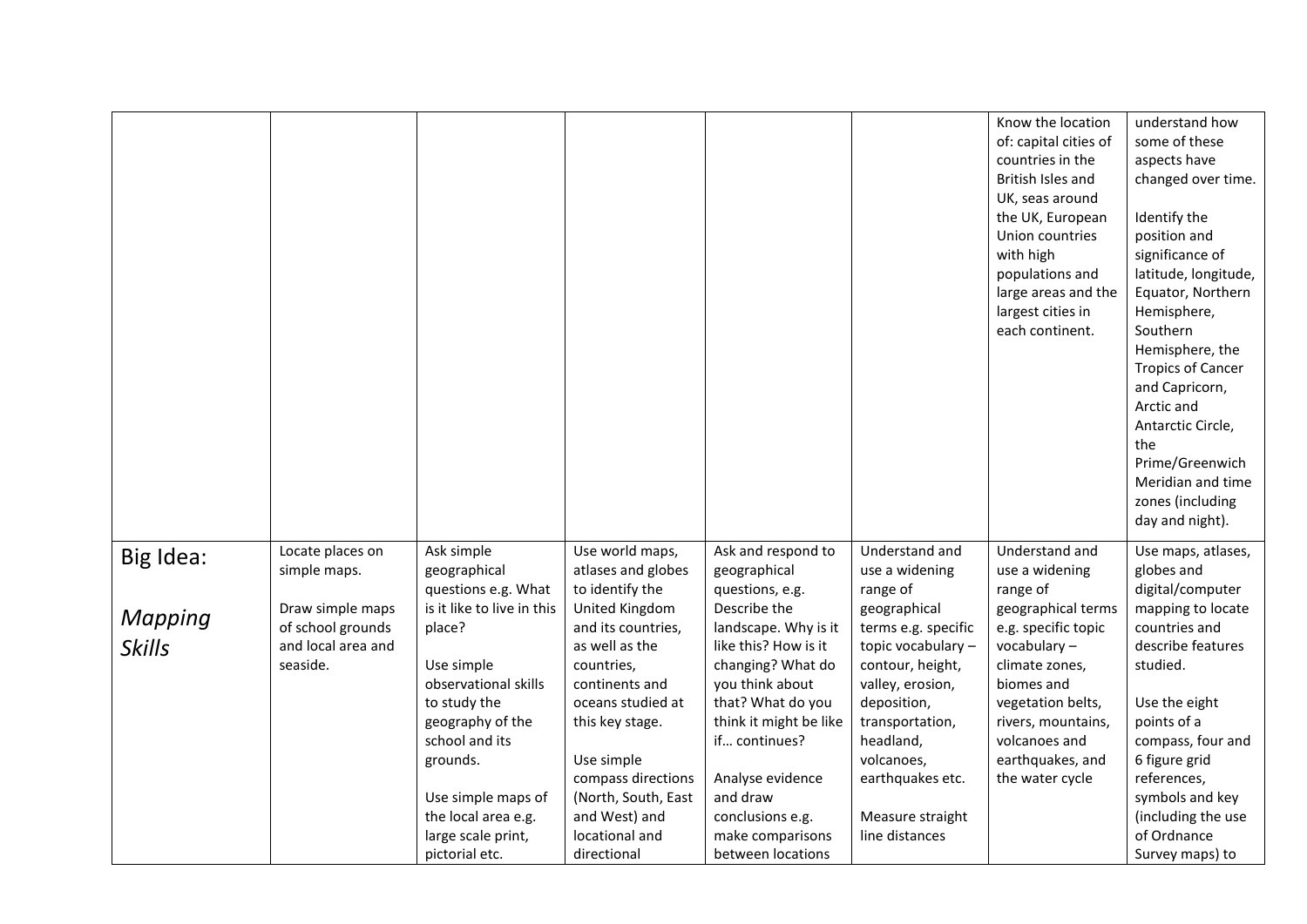|  |                      | language e.g. near   | using aerial          | using the               | build his/her        |
|--|----------------------|----------------------|-----------------------|-------------------------|----------------------|
|  | Use locational       | and far; left and    | photos/pictures       | appropriate scale.      | knowledge of the     |
|  | language (e.g. near  | right, to describe   | such as populations,  |                         | United Kingdom       |
|  | and far, left and    | the location of      | temperatures etc.     | <b>Explore features</b> | and the wider        |
|  | right) to describe   | features and         |                       | on OS maps using        | world.               |
|  | the location of      | routes on a map      | Recognise that        | 6 figure grid           |                      |
|  | features and route.  |                      | different people      | references.             | Use fieldwork to     |
|  |                      | Use aerial           | hold different views  |                         | observe, measure,    |
|  | Make simple maps     | photographs and      | about an issue and    | Draw accurate           | record and present   |
|  | and plans e.g.       | plan perspectives    | begin to understand   | maps with more          | the human and        |
|  | pictorial place in a | to recognise         | some of the reasons   | complex keys.           | physical features    |
|  | story                | landmarks and        | why.                  |                         | in the local area    |
|  |                      | basic human and      |                       | Plan the steps and      | using a range of     |
|  |                      | physical features;   | Communicate           | strategies for an       | methods, including   |
|  |                      | devise a simple      | findings in ways      | enquiry                 | sketch maps, plans   |
|  |                      | map; and use and     | appropriate to the    |                         | and graphs, and      |
|  |                      | construct basic      | task or for the       |                         | digital              |
|  |                      | symbols in a key.    | audience.             |                         | technologies.        |
|  |                      |                      |                       |                         |                      |
|  |                      | Use simple           | Understand and use    |                         | Understand and       |
|  |                      | fieldwork and        | a widening range of   |                         | use a widening       |
|  |                      | observational skills | geographical terms    |                         | range of             |
|  |                      | to study the         | e.g. specific topic   |                         | geographical terms   |
|  |                      | geography of their   | vocabulary-           |                         | e.g. specific topic  |
|  |                      | school and its       | meander,              |                         | vocabulary -         |
|  |                      | grounds and the      | floodplain, location, |                         | urban, rural, land,  |
|  |                      | key human and        | industry, transport,  |                         | use, sustainability, |
|  |                      | physical features of | settlement, water     |                         | tributary, trade     |
|  |                      | its surrounding      | cycle etc.            |                         | links etc.           |
|  |                      | environment          |                       |                         |                      |
|  |                      |                      | Use basic             |                         | Use maps, charts     |
|  |                      |                      | geographical          |                         | etc. to support      |
|  |                      |                      | vocabulary such as    |                         | decision making      |
|  |                      |                      | cliff, ocean, valley, |                         | about the location   |
|  |                      |                      | vegetation, soil,     |                         | of places e.g. new   |
|  |                      |                      | mountain, port,       |                         | bypass               |
|  |                      |                      | harbour, factory,     |                         |                      |
|  |                      |                      | office.               |                         |                      |
|  |                      |                      |                       |                         |                      |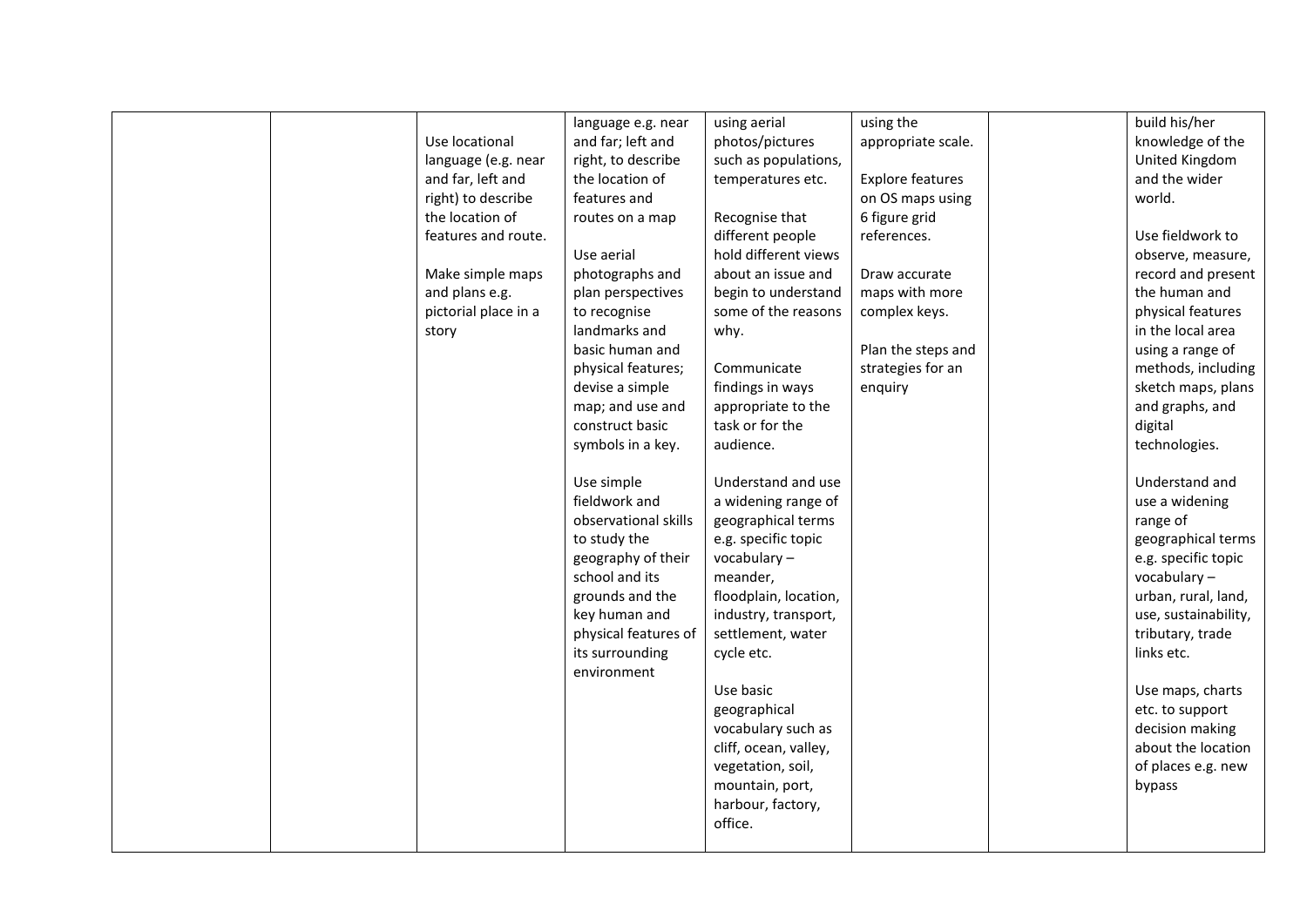|               |                      |                      |                     | Make more detailed   |                    |                   |                     |
|---------------|----------------------|----------------------|---------------------|----------------------|--------------------|-------------------|---------------------|
|               |                      |                      |                     | fieldwork            |                    |                   |                     |
|               |                      |                      |                     | sketches/diagrams    |                    |                   |                     |
|               |                      |                      |                     |                      |                    |                   |                     |
|               |                      |                      |                     | Use fieldwork        |                    |                   |                     |
|               |                      |                      |                     | instruments e.g.     |                    |                   |                     |
|               |                      |                      |                     | camera, rain gauge.  |                    |                   |                     |
|               |                      |                      |                     |                      |                    |                   |                     |
|               |                      |                      |                     | Use and interpret    |                    |                   |                     |
|               |                      |                      |                     | maps, globes,        |                    |                   |                     |
|               |                      |                      |                     | atlases and          |                    |                   |                     |
|               |                      |                      |                     | digital/computer     |                    |                   |                     |
|               |                      |                      |                     | mapping to locate    |                    |                   |                     |
|               |                      |                      |                     | countries and key    |                    |                   |                     |
|               |                      |                      |                     | features.            |                    |                   |                     |
|               |                      |                      |                     |                      |                    |                   |                     |
|               |                      |                      |                     | Use four figure grid |                    |                   |                     |
|               |                      |                      |                     | references.          |                    |                   |                     |
|               |                      |                      |                     |                      |                    |                   |                     |
|               |                      |                      |                     | Use the 8 points of  |                    |                   |                     |
|               |                      |                      |                     | a compass.           |                    |                   |                     |
|               |                      |                      |                     |                      |                    |                   |                     |
|               |                      |                      |                     | Make plans and       |                    |                   |                     |
|               |                      |                      |                     | maps using symbols   |                    |                   |                     |
|               |                      |                      |                     | and keys             |                    |                   |                     |
|               | Talk about places    | Describe seasonal    | Identify seasonal   | Identify physical    | Describe human     | Know about the    | Describe and        |
| Big Idea:     | other than their     | weather changes.     | and daily weather   | and human features   | features of the UK | physical features | understand key      |
|               | locality.            |                      | patterns in the     | of the locality.     | regions, cities    | of coasts and     | aspects of physical |
|               |                      | Link their homes     | United Kingdom      |                      | and/or counties    | begin to          | geography,          |
| Changes and   | Compare their        | with other places in | and the location of | Explain about        |                    | understand        | including: climate  |
|               | locality to other    | their local          | hot and cold areas  | weather              | Understand the     | erosion and       | zones, biomes and   |
| <b>Impact</b> | places they have     | community.           | of the world in     | conditions/patterns  | effect of          | deposition.       | vegetation belts,   |
|               | visited e.g seaside, |                      | relation to the     | around the UK and    | landscape features |                   | rivers, mountains,  |
|               | forest.              | Know about some      | Equator and the     | parts of the Europe. | on the             | Understand how    | volcanoes and       |
|               |                      |                      | North and South     |                      | development of a   | humans affect the | earthquakes, and    |
|               |                      | present changes      |                     |                      |                    |                   |                     |
|               | Compare localities   | that are happening   | Poles.              | Understand why       | locality.          | environment over  | the water cycle.    |
|               | during seasonal      | in the local         |                     | there are            |                    | time.             |                     |
|               | walks.               | environment e.g. at  | Use basic           | similarities and     | Describe how       |                   | Describe and        |
|               |                      | school               | geographical        |                      | people have been   |                   | understand key      |